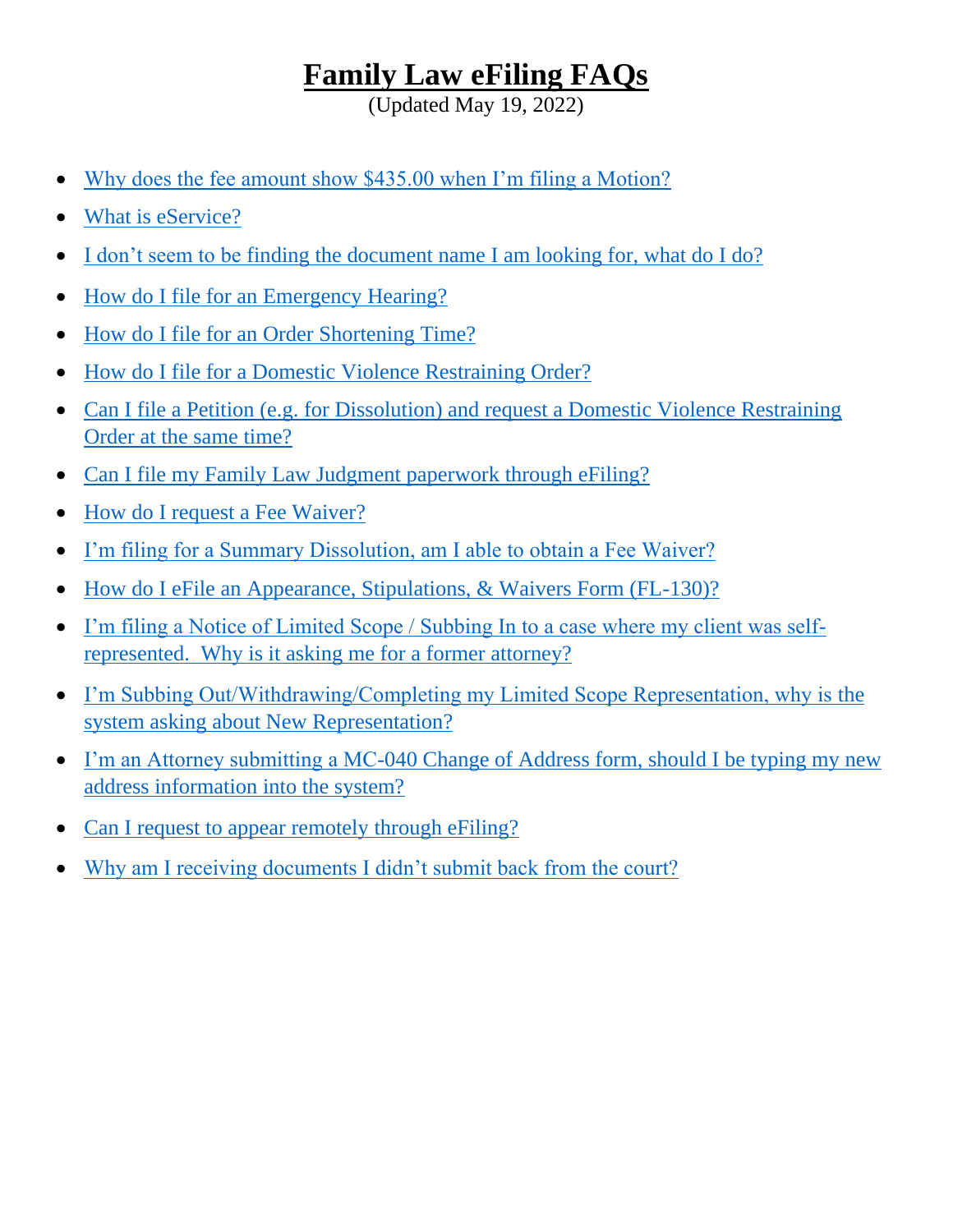### <span id="page-1-0"></span>**Why does the fee amount show \$435.00 when I'm filing a Motion?**

As the court transitions into eFiling, the cases "in flight" will need to be updated by the court to reflect the current fee status. However, if you have an active fee waiver and/or have paid your 1<sup>st</sup> Appearance fees, there are boxes to this effect in the EFSPs. Check the boxes that apply and the fees should calculate correctly. We cannot take authorizations for *too high a* payment and will need to reject if the amount authorized exceeds the true amount incurred.

Please note: For certain filings, such as Domestic Violence Restraining Orders, Termination of Parental Rights, Declare Free of Parental Control, or Minor to Marry, there is no monetary 1<sup>st</sup> Appearance fee. However, please check the box that you have "paid" these fees should the system try to assess the \$435.00.

Please do not check this box if 1<sup>st</sup> Paper Fees are still outstanding or if the amount calculates correctly.

#### <span id="page-1-1"></span>**What is eService?**

eService comes into play for documents that cannot be processed & filed immediately upon receipt. These are typically documents submitted for a Judicial Officer's review & signature.

The court can return signed orders or provide notices to you electronically if you give your consent to "eService." This can be done by checking the box in the EFSP (some may also require you to add the name of the consenting party), or by filing [Judicial Council Form EFS-](https://selfhelp.courts.ca.gov/jcc-form/EFS-005-CV)[005-CV Consent to Electronic Service.](https://selfhelp.courts.ca.gov/jcc-form/EFS-005-CV)

If we do not have consent to eService on file, we will return your orders, FOAHs, Stipulations, etc., by mail.

# <span id="page-1-2"></span>**I don't seem to be finding the document name I am looking for, what do I do?**

It is very important that you select the correct name for your document. Correct fees and the system's prioritization of your submission depend on accurate document types.

If you are submitting a document that requires a Judicial Officer's signature, it likely begins with or contains the word "Proposed." For example, a Stipulation and Order that is being submitted for review would be a "Proposed Stipulation and Order." In the FAQ below, Placer's document names are included **in Purple** under links to the Judicial Council forms.

There are generic "Other" document types, but use should be rare and only for uncommon filings.

Finally, if you have a question on what the correct name should be for a document, please contact the clerk's office at (916) 408-6000 x6 for assistance.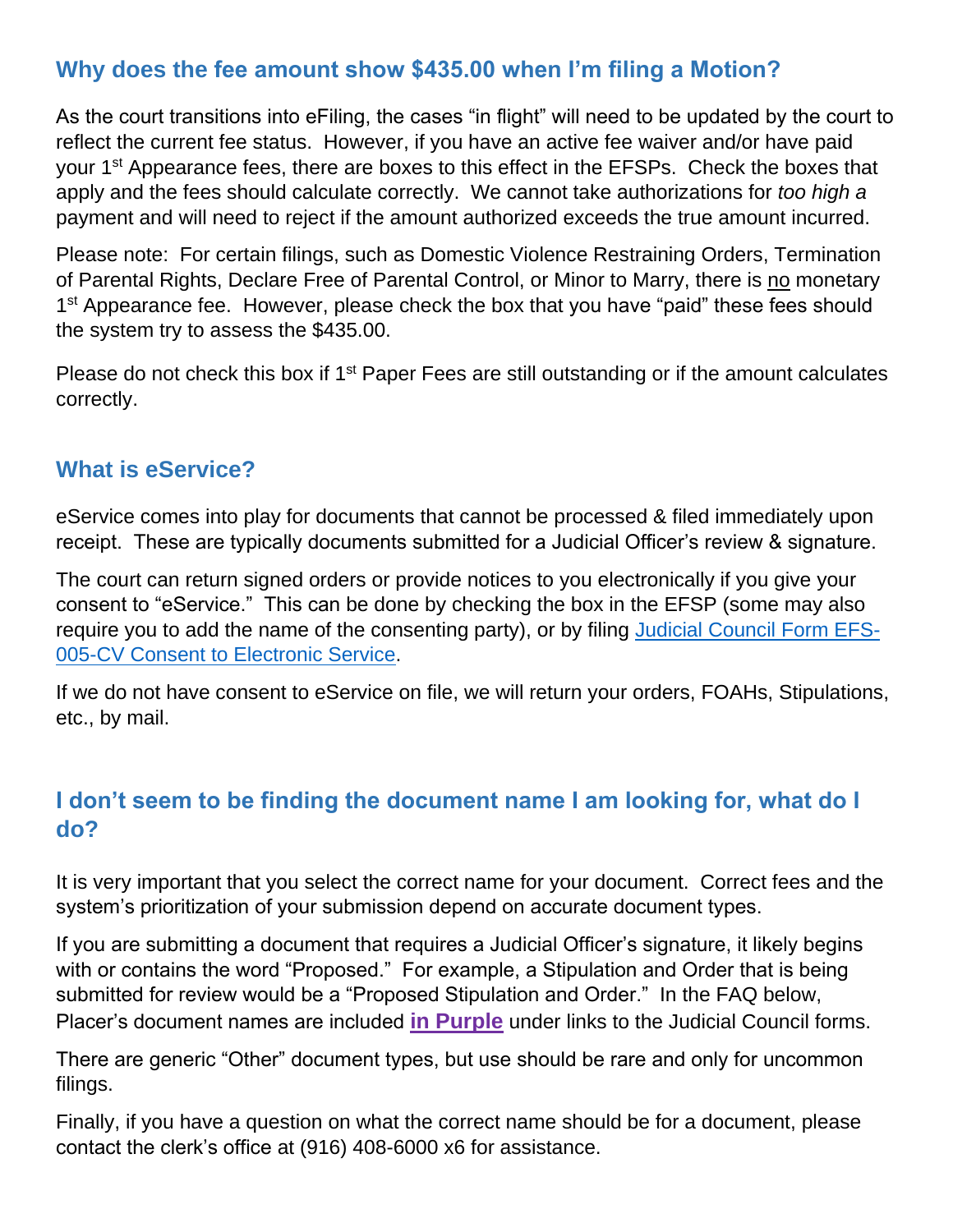# <span id="page-2-0"></span>**How do I file for an Emergency Hearing?**

To eFile an Emergency Hearing Request, a *minimum* of **3** PDF documents in your submission for the clerk's office to set a hearing.

- [Local Form PL-FL013 Notice of Hearing for Emergency Request or Order Shortening](http://www.placer.courts.ca.gov/forms/family/PL-FL013.pdf)  [Time](http://www.placer.courts.ca.gov/forms/family/PL-FL013.pdf)
	- Document Name: **Notice: Court Hearing, Request for Emergency Orders**
- Judicial Council Form FL-300 [Request for Order](https://www.courts.ca.gov/documents/fl300.pdf) (and any attachments)
	- Document Name: **Proposed Request for Order**
- Judicial Council Form FL-305 [Temporary Emergency \(Ex Parte\) Orders](https://www.courts.ca.gov/documents/fl305.pdf)
	- Document Name: **Proposed Order: Temporary Emergency (Ex Parte)**

Additionally, the correct fees must be selected. You must authorize \$60 for the Ex Parte Request, and then either \$60 or \$85 for the Request for Order. (\$85 should be authorized if the hearing asks for modification to, or enforcement of, a Child Custody or Visitation order).

For more Information on Forms and Filing, the Self-Help center has resources located: **<http://www.placer.courts.ca.gov/self-help-lhc.shtml>**

*Please note, Emergency Hearing packets may still be filed at the counter, by attorneys and self-represented litigants.* 

# <span id="page-2-1"></span>**How do I file for an Order Shortening Time?**

To eFile an Order Shortening Time Request, a *minimum* of **2** PDF documents in your submission for the clerk's office to set a hearing.

- 1. [Local Form PL-FL013 Notice of Hearing for Emergency Request or Order Shortening](http://www.placer.courts.ca.gov/forms/family/PL-FL013.pdf)  [Time](http://www.placer.courts.ca.gov/forms/family/PL-FL013.pdf)
	- Document Name: **Notice: Court Hearing: Request for Expedited Hearing (OST)**
- 2. Judicial Council Form FL-300 [Request for Order](https://www.courts.ca.gov/documents/fl300.pdf) (and any attachments)
	- Document Name: **Proposed Request for Order**

Additionally, the correct fees must be selected. You must \$60 or \$85 for the Request for Order. (\$85 should be authorized if the hearing asks for modification to, or enforcement of, a Child Custody or Visitation order).

For more Information on Forms and Filing, the Self-Help center has resources located: **<http://www.placer.courts.ca.gov/self-help-lhc.shtml>**

*Please note, Order Shortening Time packets may still be filed at the counter, by attorneys and self-represented litigants.*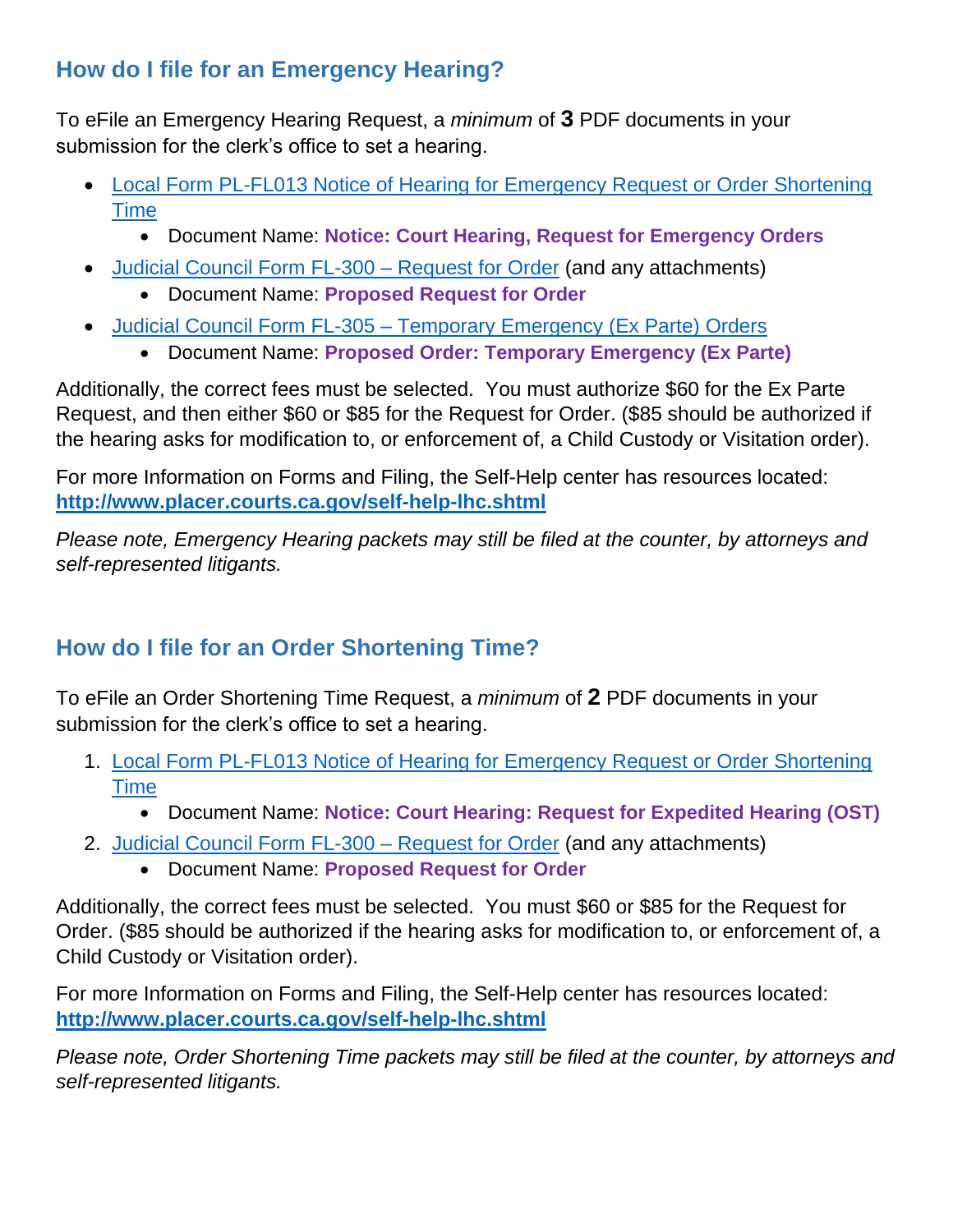# <span id="page-3-0"></span>**How do I file for a Domestic Violence Restraining Order?**

To eFile a Request for a Domestic Violence Restraining Order, a *minimum* of **4** PDF documents in your submission for the clerk's office to set a hearing.

- 1. Judicial Council Form DV-100 [Request for Domestic Violence Restraining Order](https://www.courts.ca.gov/documents/dv100.pdf) (and any attachments: e.g., DV-101, DV-105, etc)
	- Document Name: **Request: Domestic Violence Restraining Order**
- 2. Judicial Council Form DV-109 [Notice of Court Hearing](https://www.courts.ca.gov/documents/dv109.pdf)
	- Document Name: **Proposed Notice of Court Hearing (Domestic Violence)**
- 3. [Judicial Council Form DV-110 –](https://www.courts.ca.gov/documents/dv110.pdf) Temporary Restraining Order (and any attachments: e.g., DV-140, DV-150, etc.) Additionally, these documents should be pre-filled to match the requests on the DV-100/105. The lines with Granted & Denied should *not* be prefilled.
	- Document Name: **Proposed Temporary Restraining Order**
- 4. [Judicial Council Form CLETS-001 –](https://www.courts.ca.gov/documents/clets001.pdf) Confidential CLETS Information
	- Document Name: **CLETS-001**

While there are no filing fees for these documents, the eFiling service will assess the convenience fee unless a Fee Waiver is filed.

The court currently cannot return the DV orders electronically. Hardcopies must be picked up from the courthouse.

For more Information on Forms and Filing, the Self-Help center has resources located: **<http://www.placer.courts.ca.gov/self-help-lhc.shtml>**

*Please note, Requests for Domestic Violence Restraining Orders may still be filed at the counter, by attorneys and self-represented litigants.* 

# <span id="page-3-1"></span>**Can I file a Petition (e.g. for Dissolution) and request a Domestic Violence Restraining Order at the same time?**

Yes, but the Petition will be the "Lead" document in your new filing. Make sure to file your new case under the Petition category, and the first document you upload should also be your Petition. You can then add all your other documents to the submission.

If you do not follow this process, the fees will not calculate correctly and we will need to reject the submission.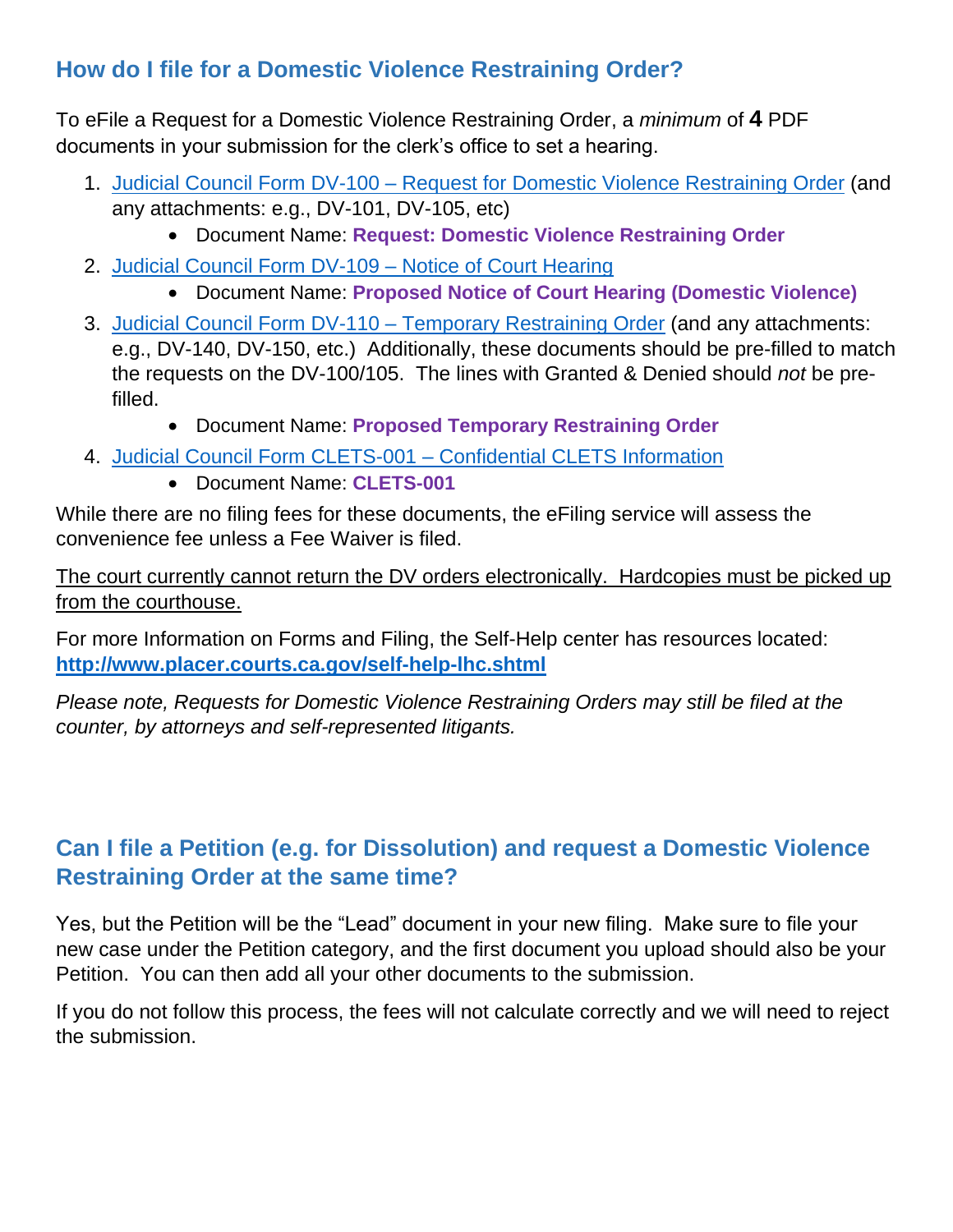# <span id="page-4-0"></span>**Can I file my Family Law Judgment paperwork through eFiling?**

In Part. A [Notice of Entry of Judgment \(FL-190\)](https://www.courts.ca.gov/documents/fl190.pdf) is required to complete processing of your Judgment. Pursuant to Local Rule 10.27F, however, this must be submitted in hardcopy. The form must be filed along with copies and envelopes addressed to the parties with postage affixed.

As a courtesy, the court will accept Judgment paperwork that includes the FL-190 – Notice of Entry of Judgment at the counter if this is more convenient for filers.

If eFiling, the FL-190 - [Notice of Entry of Judgment form,](https://www.courts.ca.gov/documents/fl190.pdf) copies, and envelopes must be lodged with the court within a week following the electronic submission of the Judgment.

### <span id="page-4-1"></span>**How do I request a Fee Waiver?**

Whether you are filing a new case or a subsequent filing on an existing case, when you enter or select the Filing Party, a checkbox will be present that inquires if you are Requesting a Fee Waiver.

- When you check this box, you should upload a completed [Judicial Council Form FW-](https://www.courts.ca.gov/documents/fw001.pdf)001 – [Request to Waive Court Fees](https://www.courts.ca.gov/documents/fw001.pdf) 
	- o Document name: **Fee Waiver** (although not all EFSPs require you to pick)
- You must also add a [Judicial Council Form FW-003 -](https://www.courts.ca.gov/documents/fw003.pdf) [Proposed] Order on Court Fee [Waiver](https://www.courts.ca.gov/documents/fw003.pdf) as an additional document, however it is added in the same way as any other additional filing.
	- o Document name: **Proposed Order: Court Fee Waiver**
- Unless both of these documents are submitted together, the court will need to reject the submission as an incomplete request.

**For more Information on Forms and Filing, the Self-Help center has resources located:<http://www.placer.courts.ca.gov/self-help-lhc.shtml>**

### <span id="page-4-2"></span>**I'm filing for a Summary Dissolution, am I able to obtain a Fee Waiver?**

Yes, however since it is a *joint petition*, both parties will need to submit Fee Waiver forms (FW-001 & FW-003) when filing the new case. Both parties will need to qualify to have the \$435.00 fee waived. If only one of you qualifies, the other will need to pay the fee in full.

See the FAQ, ["How do I request a Fee Waiver"](#page-4-1) above for information regarding the forms that both parties must complete.

**For more Information on Forms and Filing, the Self-Help center has resources located:<http://www.placer.courts.ca.gov/self-help-lhc.shtml>**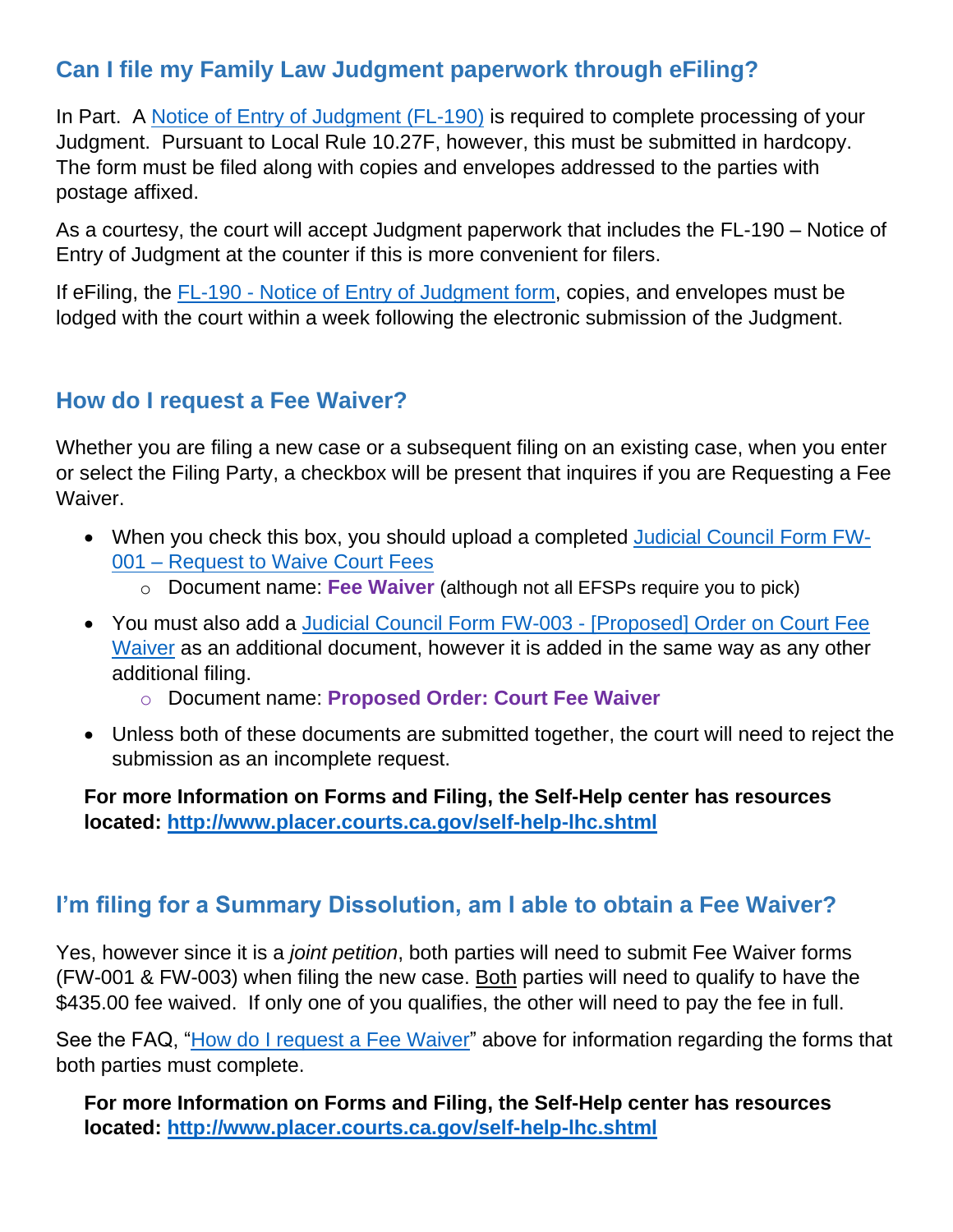# <span id="page-5-0"></span>**How do I eFile an Appearance, Stipulations, & Waivers Form (FL-130)?**

The box checked in Item #1 on the FL-130 will determine the correct method of submission:

- If #1a. is checked, the filing party selected must be the Respondent (as this enters their 1<sup>st</sup> appearance). This will also assess the \$435.00 first appearance fee.
- If #1b. is checked, the filing party should match the name in the caption of the form.
- If #1c is checked, the filing party selected should be the Petitioner (as this will not require payment of the \$435.00 fee).

Selection of the incorrect party may result in rejection of your submission as the incorrect fee may be authorized.

### <span id="page-5-1"></span>**I'm filing a Notice of Limited Scope / Subbing In to a case where my client was self-represented. Why is it asking me for a former attorney?**

The system presents the same fields for subbing in and subbing out of cases. However, not all fields should require information if not relevant. If you are the New Representative for a self-represented client, you should not need to add the Self-Represented address or a former attorney. Be sure, however, to add yourself under the "New Representation" field (either by search & add or manual entry), and the select/indicate which party you are representing. Do not add your information in the "Self-Represented" fields, or you will be putting your address in as the party's contact information.

Please note, if you are subbing in and replacing an attorney of record, then the "Former Representation" field would require data.

### <span id="page-5-2"></span>**I'm Subbing Out/Withdrawing/Completing my Limited Scope Representation, why is the system asking about New Representation?**

The EFSP will, in essence, treat the Sub of Attorney, Withdrawal of Counsel, and Notice of Completion of Limited Scope the same way. Each will have a space to indicate if the party is now self-represented, or if there is a new attorney. For the situations where the attorney is filing and their client will now be in pro per, please select the self-represented option and add the party's details and indicate yourself as Former Counsel. Do not type your information in again, or add yourself in the "New Representation" field, or you will be adding yourself back into the court's system.

### <span id="page-5-3"></span>**I'm an Attorney submitting a MC-040 Change of Address form, should I be typing my new address information into the system?**

No. While the form should contain all that information, the address/phone/email fields that appear in the system are only to be completed for changes to **party** information.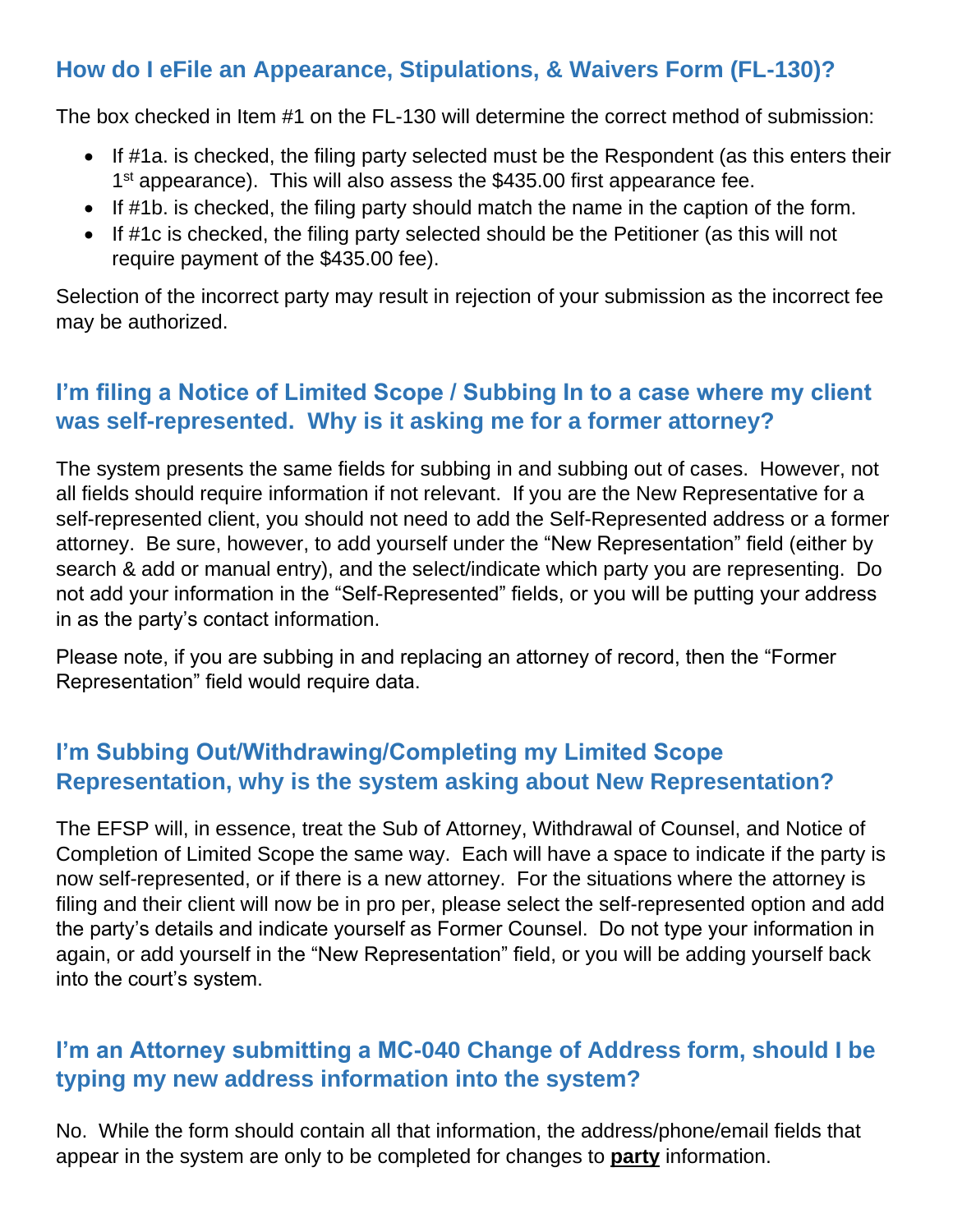### <span id="page-6-0"></span>**Can I request to appear remotely through eFiling?**

As of March 31, 2022, the circumstances under which a Remote appearance will be permitted have changed. All remote appearances are conducted by video.

#### **Please go to the [Remote Appearance System](http://www.placer.courts.ca.gov/RAS.shtml) page on the court's website and follow the links to Family Law to determine your eligibility and to review requirements to appear remotely.**

*If you required to provide written notice*, please submit the [Judicial Council form RA-010](https://www.courts.ca.gov/documents/ra010.pdf)  [Notice of Remote Appearance](https://www.courts.ca.gov/documents/ra010.pdf) **AND** local attachment form PL-CW010A – [Attachment to](http://www.placer.courts.ca.gov/forms/multi/PL-CW010A%20-%20Attachment%20to%20Notice%20of%20Remote%20Appearance_Eff.%20March%2031,%202022%20(Final).pdf)  [Notice of Remote Appearance](http://www.placer.courts.ca.gov/forms/multi/PL-CW010A%20-%20Attachment%20to%20Notice%20of%20Remote%20Appearance_Eff.%20March%2031,%202022%20(Final).pdf) as two documents in the same submission. Both forms must be filled out completely. The forms should be submitted using the Document Names below:

- **Notice of Remote Appearance**
- **Proposed Order: Attachment to Notice of Remote Appearance**

Please Note: If you miss the deadline to self-schedule or submit your notice, a personal appearance must be made. Last-minute additions, especially same-day requests, can no longer be accommodated.

# <span id="page-6-1"></span>**Why am I receiving documents I didn't submit back from the court?**

Below are the most common documents added to submissions. Be sure to view all documents returned by the court once a submission is accepted.

#### Family Centered Case Resolution Conference Notice to Appear

Upon filing a Petition for Dissolution, Legal Separation, Nullity, to Establish a Parental Relationship, or for Custody and Support of Minor Children, the court will assign Case Resolution status conferences. Therefore the clerk's office will provide a Notice of Family Centered Case Resolution conferences when returning your filed Summons and Petition. This Notice should be served on the Respondent with the Summons and Petition.

#### Legal Steps for a Divorce of Legal Separation FL-107-INFO

With many Petitions, the clerk also provides the FL-107-INFO form for service on the Respondent. The form references a Divorce or Separation, but may be provided in other Family Law matters as it describes the process for responding to the Petition and where to seek assistance.

#### Payment Receipt

A receipt of the *court fees* charged and applied to the court case.

#### Restraining Order Information (DV)

For new Domestic Violence Restraining Order cases, an info sheet will be provided upon the court's *acceptance* of the documents for processing. It will provide the case number